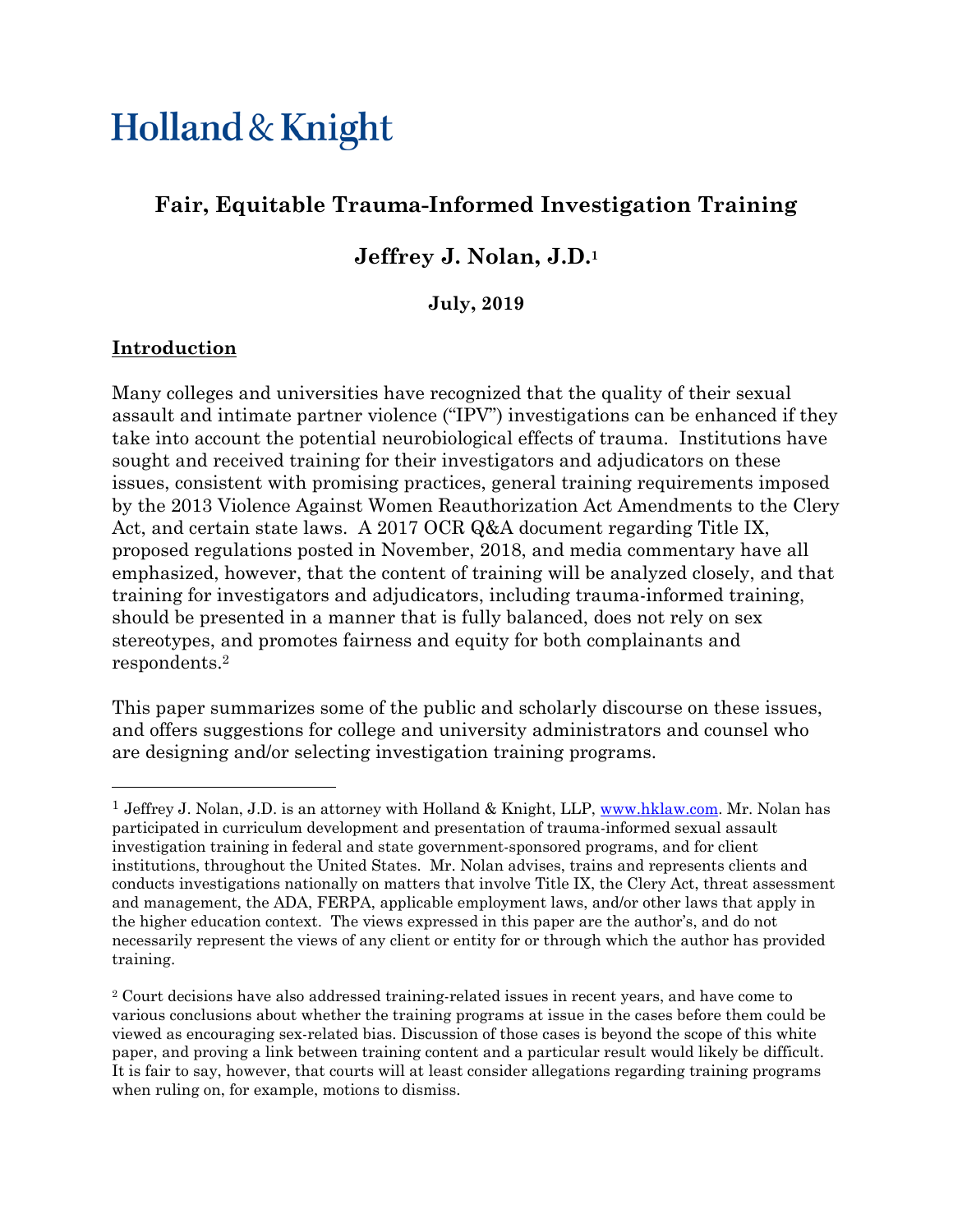#### **Discussion**

## **1. Current Federal Pronouncements and State Laws Regarding Training-Related Issues**

As background, it is noteworthy that the Preamble to the 2013 Violence Against Women Reauthorization Act regulations mentions trauma-related training. According to the Preamble, "commenters believed that proper training will minimize reliance on stereotypes about victims' behavior and will ensure that officials are educated on the effects of trauma."3 In response, the Department of Education noted that it "appreciate[d] the support of commenters and agree[d] that ensuring that officials are properly trained will greatly assist in protecting the safety of victims and in promoting accountability."4

It should also be noted that a Q&A document issued on September 22, 2017 by the Department of Education's Office for Civil Rights contained the following statement regarding training: "Training materials or investigative techniques and approaches that apply sex stereotypes or generalizations may violate Title IX and should be avoided so that the investigation proceeds objectively and impartially."5 Training-related issues are addressed similarly in proposed Title IX regulations posted by OCR on November 16, 2018. The proposed regulations include the following language:

A recipient must ensure that coordinators, investigators, and decisionmakers receive training on both the definition of sexual harassment and how to conduct an investigation and grievance process, including hearings, if applicable, that protect the safety of students, ensure due process protections for all parties, and promote accountability. Any materials used to train coordinators, investigators, or decision-makers

1

<sup>3</sup> Department of Education; Violence Against Women Act, Final Rule, 79 Fed. Reg. 62773 (Oct. 20, 2014) (codified at 34 C.F.R. Pt. 668).

<sup>4</sup> *Id*.

<sup>5</sup> *See* U.S. Dep't of Educ. Office for Civil Rights, "Q&A on Campus Sexual Misconduct" (Sept. 2017) at Answer 6 (available at: https://www2.ed.gov/about/offices/list/ocr/docs/qa-title-ix-201709.pdf) (Q&A). *See also id*. at Answer 8 ("Decision-making techniques or approaches that apply sex stereotypes or generalizations may violate Title IX and should be avoided so that the adjudication proceeds objectively and impartially.").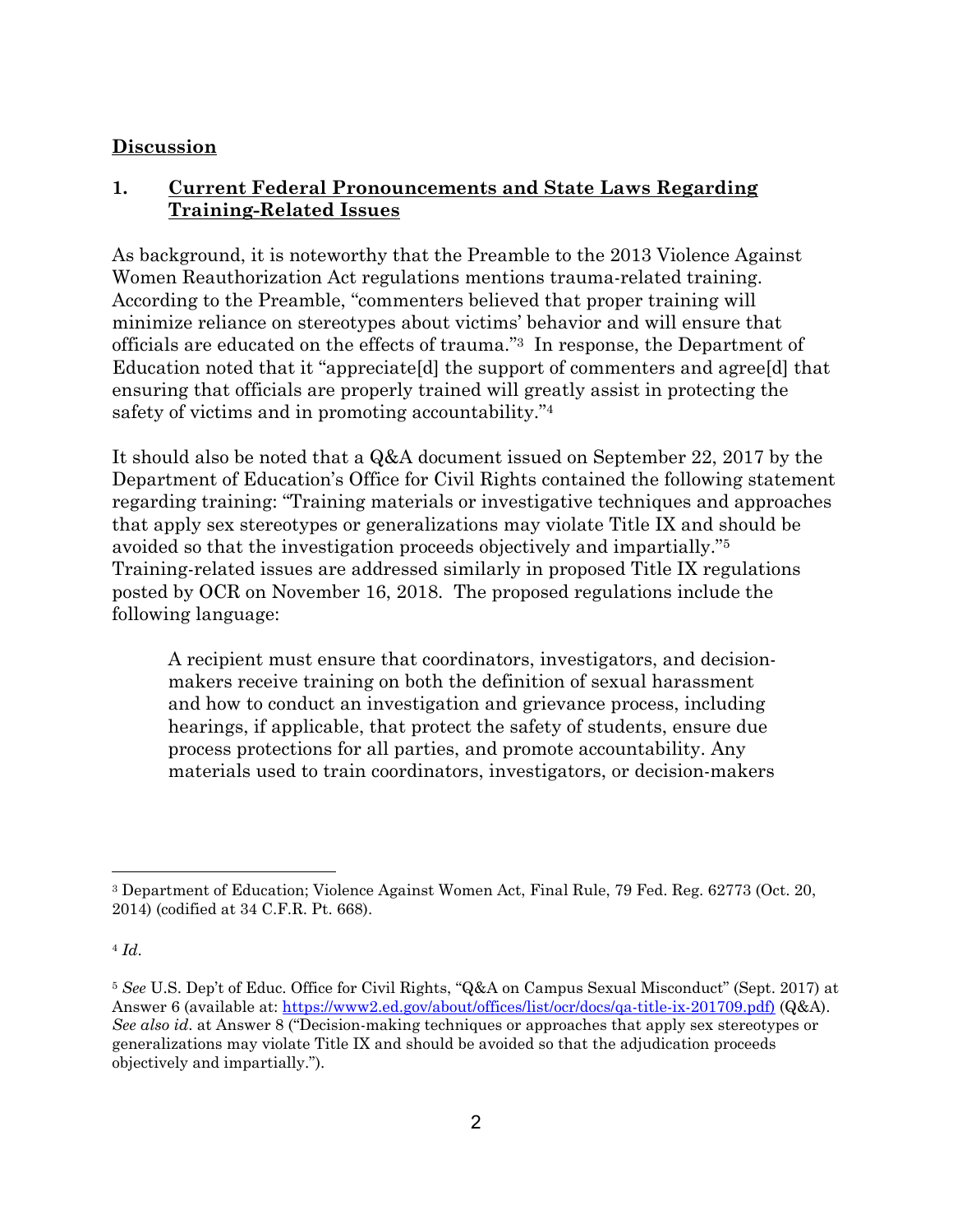may not rely on sex stereotypes and must promote impartial investigations and adjudications of sexual harassment.6

The proposed regulations also provide as follows that training materials must be maintained and would be subject to disclosure to the parties in sexual harassment cases: "(i) A recipient must create, make available to the complainant and respondent, and maintain for a period of three years records of-- . . . (D) All materials used to train coordinators, investigators, and decision-makers."7

Obviously, if this proposed language or similar language remains in the Title IX regulations throughout the currently-pending formal rulemaking process and becomes part of the final regulations, institutions will have to re-double their efforts to promote fairness and equity for all parties when designing Title IX-related training programs, and will have to take care to document those efforts.

Finally, several states (for example, California, Illinois and New York) have mandated trauma-informed training through their state higher education sexual assault response laws,<sup>8</sup> and it would not be surprising if other states adopted similar requirements in the future. Institutions in those states will obviously have to be particularly attentive to the need to strike the appropriate balance between providing trauma-informed training as required by state law, while promoting fairness to all parties, to avoid plausible claims that their procedures are biased

<sup>7</sup> *Id*., proposed 34 C.F.R. § 106.45(b)(7)(i)(D).

 $\overline{a}$ 

<sup>8</sup> *See* Cal. Educ. Code § 67386(b)(12) (West 2014) (requiring institutions that participate in state student financial aid programs to provide a "comprehensive, trauma-informed training program for campus officials involved in investigating and adjudicating sexual assault, domestic violence, dating violence, and stalking cases."); 110 ILCS 155 (West 2015) (requiring higher education institutions to provide trauma-informed response training annually to campus officials involved in the receipt of sexual assault reports and provision of related resources; the law defines "trauma-informed response" as "a response involving an understanding of the complexities of sexual violence, domestic violence, dating violence, or stalking through training centered on the neurobiological impact of trauma, the influence of societal myths and stereotypes surrounding sexual violence, domestic violence, dating violence, or stalking, and understanding the behavior of perpetrators"); New York Education Law §  $6444(5)(c)(ii)$  (2015) (providing that students have the right to have complaints "investigated and adjudicated in an impartial, timely, and thorough manner by individuals who receive annual training in conducting investigations of sexual violence, the effects of trauma, . . .").

<sup>6</sup> *See* Notice of Proposed Rulemaking, Department of Education (Docket ID ED-2018-OCR-0064), proposed 34 C.F.R. § 106.45(b)(1)(iii) (posted Nov. 16, 2018 at:

https://www2.ed.gov/about/offices/list/ocr/docs/title-ix-nprm.pdf). The Preamble to the proposed regulations elaborates on these points, as follows: "Recipients would also be required to use training materials that promote impartial investigations and adjudications and that do not rely on sex stereotypes, so as to avoid training that would cause the grievance process to favor one side or the other or bias outcomes in favor of complainants or respondents." *Id*. at 42.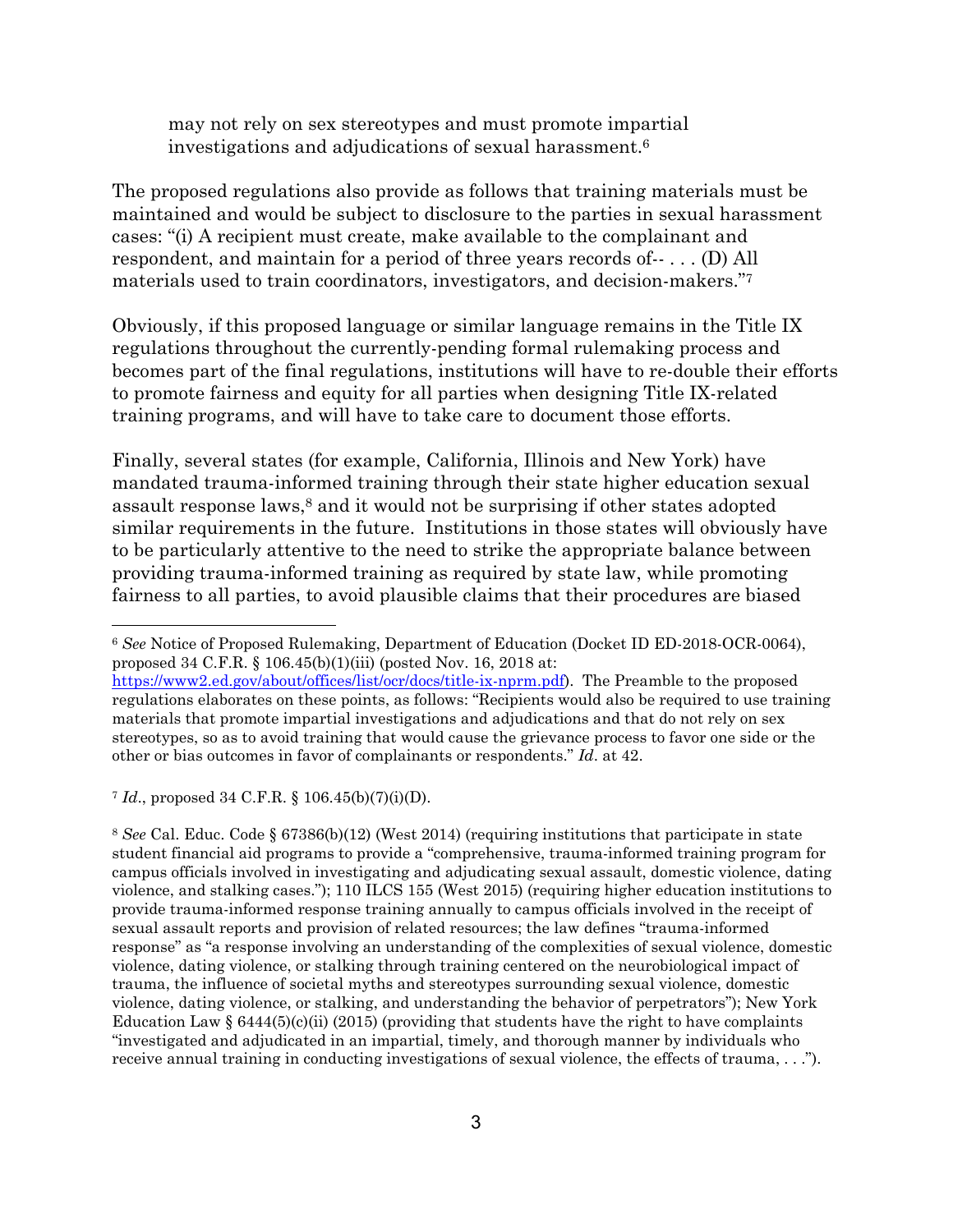based on gender in violation of Title IX. The suggestions in Section 4 below should assist such institutions in meeting both of these goals simultaneously.

#### **2. Theories Typically Covered in Trauma-Informed Training**

Trauma-informed investigation and adjudication training programs usually include discussion of theories regarding the potential neurobiological effects of trauma.9 Typically, there is discussion of how chemicals such as catecholamines, corticosteroids, oxytocin and endogenous opioids may be released into the bloodstream as a result of trauma, and that these substances can interfere with the functioning of those portions of the brain (e.g., the hippocampus and amygdala) that are involved with the encoding of memory. The theory is that individuals who have experienced a traumatic event, therefore, may not be able to recall details of the event in a chronological manner; that they may not be able to recall some details at all; that their ability to recall details may improve over time; and that their affect when describing the event may initially seem evasive or counterintuitive (e.g., laughing, smiling, or seeming emotionless). Presenters may also discuss how hormone-driven responses to traumatic situations may include fighting, fleeing, or freezing (which may or may not be equated with a less-instantaneous state known as "tonic immobility").10

Presentations regarding these issues may also address how traditional law enforcement interview approaches have been unsupportive and skeptical of individuals who may have experienced a traumatic event, and have failed to account for these potential neurobiological effects of trauma. Such presentations also often describe how the potential effects of trauma were sometimes misperceived by police officers as attempts at evasion or falsification, which caused some officers to unfairly doubt the veracity of reporting parties.11

 $\overline{a}$ 

<sup>9</sup> The *Diagnostic and Statistical Manual of Mental Disorders* (5th ed., DSM–5, American Psychiatric Association, 2013), at page 271, defines "trauma" as follows: "Exposure to actual or threatened death, serious injury, or sexual violence in one (or more) of the following ways: directly experiencing the traumatic event(s); witnessing, in person, the traumatic event(s) as it occurred to others; learning that the traumatic event(s) occurred to a close family member or close friend (in case of actual or threatened death of a family member or friend, the event(s) must have been violent or accidental); or experiencing repeated or extreme exposure to aversive details of the traumatic event(s)." 10 Presentations and interviews of Rebecca Campbell, Ph.D., a Professor of Psychology at Michigan State University (whose Ph.D. is in economic-community psychology), are cited routinely on these topics. *See*, *e.g*., Rebecca Campbell, Ph.D., "The Neurobiology of Sexual Assault" (National Institute for Justice Research for the Real World Seminar, Dec. 3, 2012) (available at: https://nij.gov/multimedia/presenter/presenter-campbell/pages/presenter-campbell-transcript.aspx).

<sup>11</sup> *See* "Interview with Dr. Rebecca Campbell on the Neurobiology of Sexual Assault, Part I: Telling the Difference Between Trauma Versus Lying" (National Institute of Justice) (available at: https://www.nij.gov/multimedia/Pages/playlist-campbell-neurobiology-of-sexual-assaulttranscript.aspx#trauma). *See also* Armstrong, K. and Miller, T.C., "When Sexual Assault Victims Are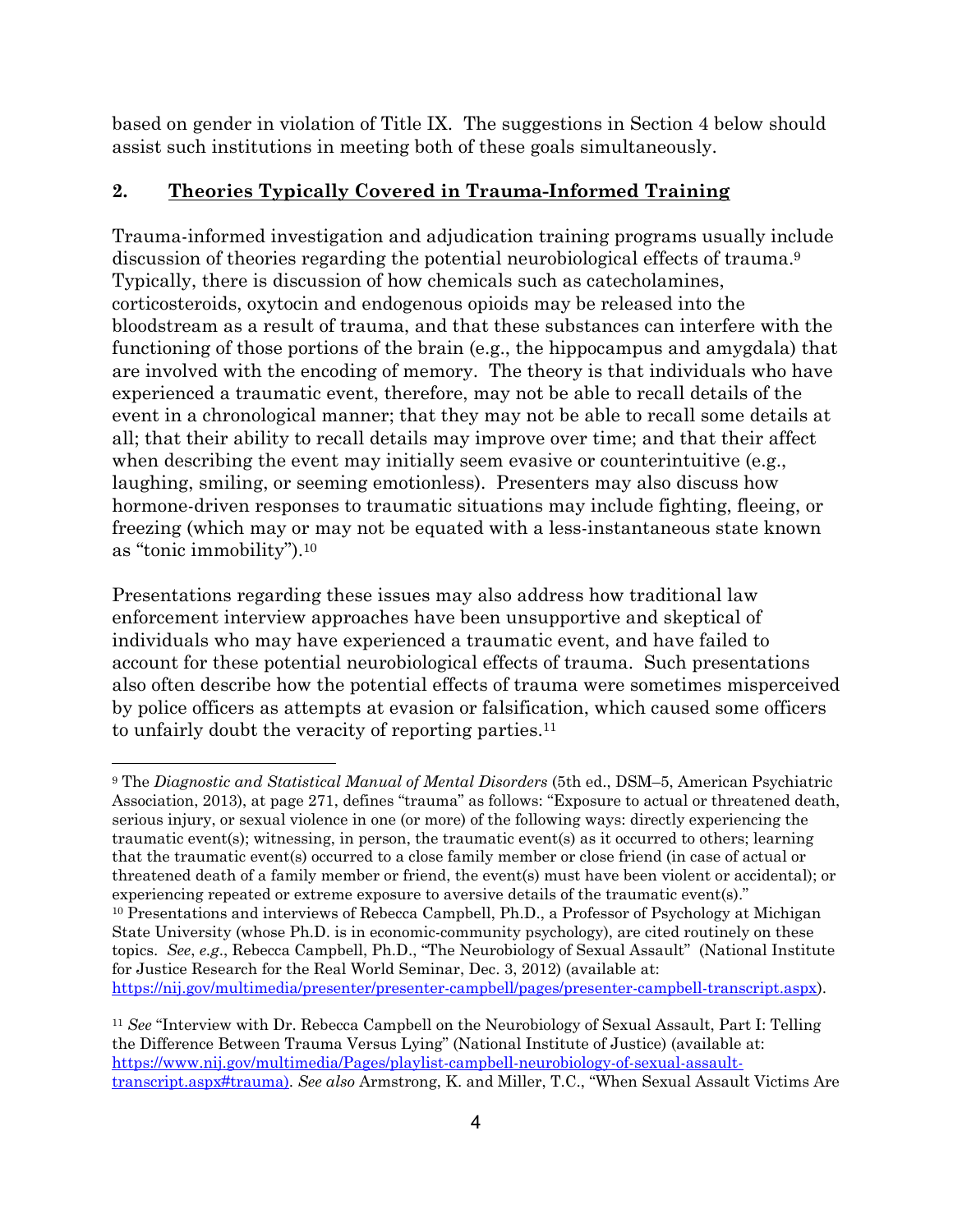Trauma-informed training program participants also often learn that traumainformed interview approaches have been developed to account for the potential effects of trauma on memory, by focusing on what a witness is able to recall about their experience and related sensory details, rather than demanding that the witness "start at the beginning" and recount all of the details of the event in a complete, linear manner. Training often includes anecdotes on how traumainformed interview techniques have resulted in better outcomes and more thorough investigations in the criminal justice context, because reporting parties are encouraged to attempt to provide the information that they are able to provide, rather than abandoning the process in frustration because they cannot immediately convince a skeptical police officer by providing a seamless narrative of the relevant events.

Complementary topics that are often addressed in trauma-informed training programs include: that a delay between the time of an event and when it is reported is common; that "counterintuitive" behaviors such as a reporting party's continuing to have contact with the alleged perpetrator after a reported sexual assault or intimate partner violence incident is also common; that investigators should avoid phrasing questions in a victim-blaming manner (e.g., "why didn't you call for help, fight back or run away?"); and that interviewing complainants in a respectful, professional, non-judgmental manner can result in their engaging more effectively in the investigation and adjudication process.

## **3. Media and Scholarly Critique of These Theories**

1

In September 2017, the second story of a three-part series regarding campus sexual assault adjudications, "The Bad Science Behind Campus Response to Sexual Assault," was published in *The Atlantic*.12 The premise of the article is that the trauma-informed, neurobiology-focused approach described above is grounded in "bad science."

Specifically, the *Atlantic* story cited presentations by Rebecca Campbell, Ph.D. that are summarized above. The story's author, Emily Yoffe, took particular issue with

Charged With Lying," *New York Times Sunday Review* (Nov. 24, 2017) (providing anecdotal accounts of victims who were charged with lying about sexual assaults which were later proven by independent evidence to have occurred, and discussing trauma-informed approaches that some law enforcement agencies are adopting to help prevent such occurrences) (available at: https://www.nytimes.com/2017/11/24/opinion/sunday/sexual-assault-victims-lying.html? r=0).

<sup>12</sup> *See* Emily Yoffe, "The Bad Science Behind Campus Response to Sexual Assault," *The Atlantic* (Sept. 8, 2017) (available at: https://www.theatlantic.com/education/archive/2017/09/the-bad-sciencebehind-campus-response-to-sexual-assault/539211/) ("*Atlantic Article*").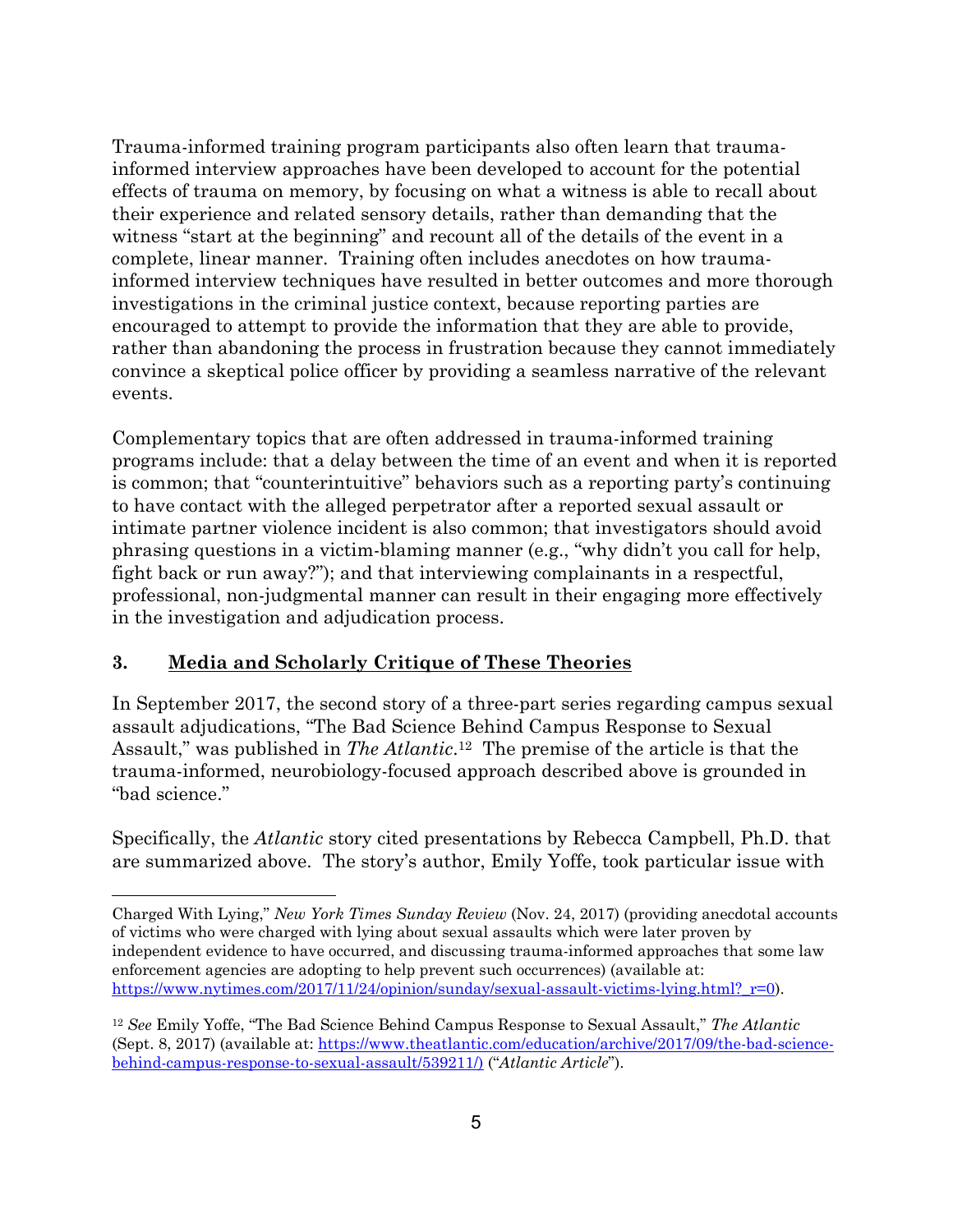Dr. Campbell's assertion in those presentations that while hormones released during trauma may impair an individual's ability to remember traumatic events in a chronological manner, "[w]hat we know from the research is that the laying-down of that memory is accurate and the recall of it is accurate." Ms. Yoffe also critiques Dr. Campbell's conflating of a human's momentary "freeze" response to danger with "tonic immobility," that is, the "playing dead" mechanism of prey animals. Ms. Yoffe quoted psychology professors and a psychiatrist who disagreed with those assertions.13

Ms. Yoffe also interviewed Dr. Campbell, and reported that Dr. Campbell said that the goal of her work on neurobiology was to give law enforcement officers a more nuanced understanding of how a sexual-trauma victim might behave. Ms. Yoffe reported further that Dr. Campbell said that using her work generally "as a guide for campus investigations and adjudications—and particularly to support the idea that no matter how a complainant behaves, she is almost certainly telling the truth—was unintended . . . and 'would be an overreach.'"14

The *Atlantic* article also quoted Richard McNally, Ph.D., and his book *Remembering Trauma*.15 Relying upon a broad review and interpretation of hundreds of psychology and neuroscience research papers and other resources, Dr. McNally makes many relevant arguments in *Remembering Trauma*. For example, in Dr. McNally's view: "[a]s with all extremely negative emotional events, stress hormones interacting with an activated amygdala enhance the hippocampus's capacity to establish vivid, relatively durable memories of the experience—or at least its salient, central features [such that] [h]igh levels of emotional stress enhance explicit, declarative memory for the trauma itself; they do not impair it."16 Dr. McNally also argues that theories suggesting that "manifestations of traumatic memory 'are invariable and do not change over time'" are "plagued by conceptual and empirical problems."17 Dr. McNally's book pre-dates Dr. Campbell's popular presentations on these issues, so it of course does not comment directly on the Campbell presentations. Ms. Yoffe did quote Dr. McNally as stating in response to Dr. Campbell's assertions that "because assaults do not occur in the laboratory,

<u>.</u>

<sup>14</sup> *Id*.

<sup>13</sup> *Id*.

<sup>15</sup> McNally, Richard J., *Remembering Trauma* (Belknap Press, 2005).

<sup>16</sup> *Id*. at 276. *See also id*. at 77, 180.

<sup>17</sup> *Id*. at 179.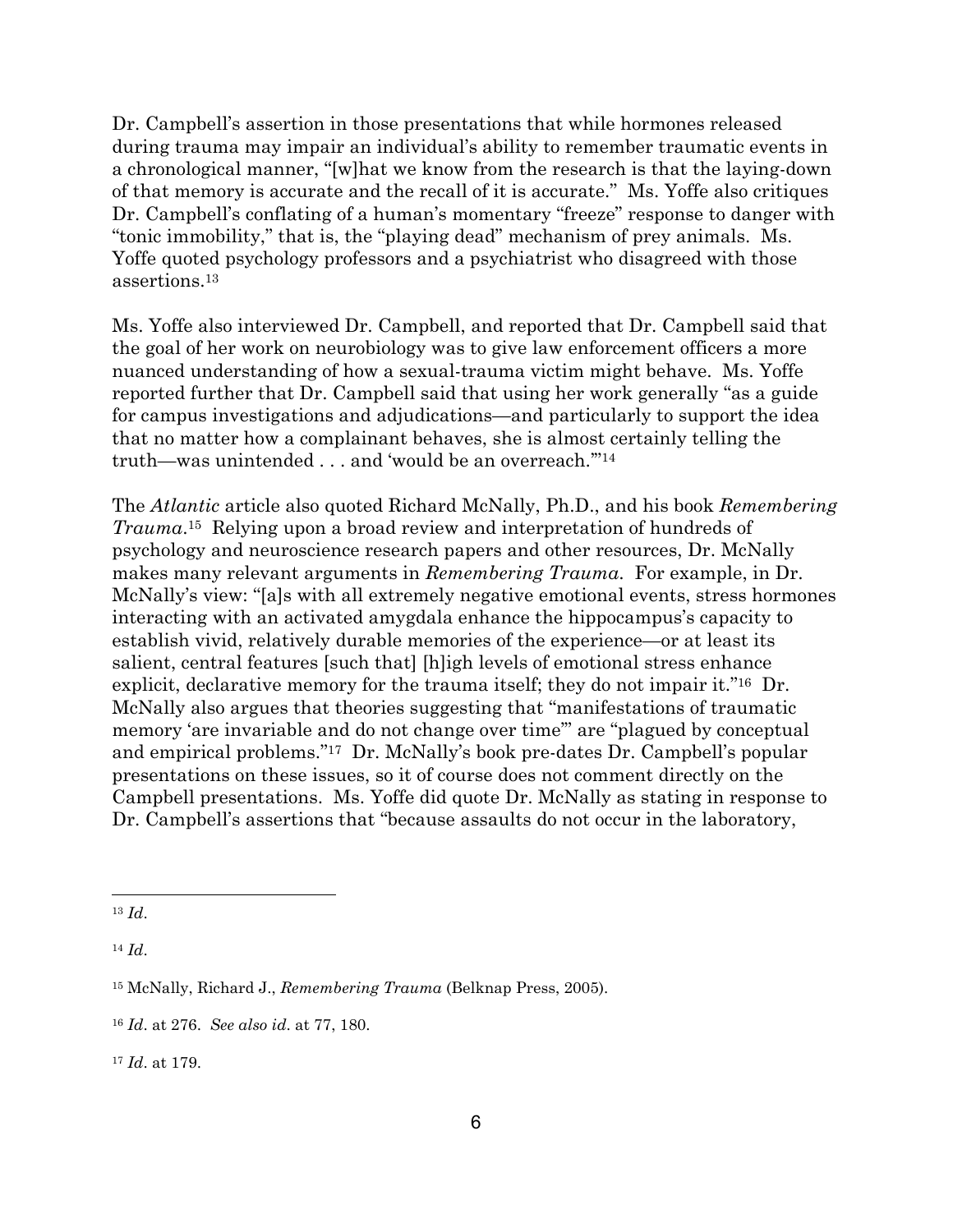'there is no direct evidence' of any precise or particular cascade of physiological effects during one, 'nor is there going to be.'"18

The *Atlantic* article should, of course, be placed in context as a media critique, not as a peer-reviewed research paper. It is noteworthy that Jim Hopper, Ph.D., a psychologist who presents regularly regarding trauma-related issues, posted a direct response to the *Atlantic* article on *Psychology Today*'s web site.19 In the post, Dr. Hopper cited research papers that he argued demonstrate that trauma can cause reflexive behaviors (such as "tonic immobility") and habit-based behaviors in humans, and that trauma (whether caused by sexual assault, combat, or a policeinvolved shooting) can also cause fragmentation of memory.20 He notes astutely, however, that gaps and inconsistencies in memory "are never, on their own, proof of *anyone's* credibility, innocence, or guilt."21

Different audiences may find the *Atlantic* article to be either persuasive, neutral, or result-oriented, but at the very least, the conversation it prompted demonstrates that there are grounds for difference of opinion regarding the potential neurobiological effects of trauma. Title IX and Clery Act-related training programs should acknowledge this, as discussed below.

## **4. Promoting Fairness to All Parties Through Trauma-Informed Investigation Training**

Trauma-informed concepts can promote fairness to all parties if presented and applied appropriately, but institutions of higher education will have to be thoughtful in order to avoid the real or perceived unfairness that may result from a misapplication of those concepts in campus sexual assault/IPV investigations and disciplinary proceedings.Fortunately, institutions can train investigators to use trauma-informed techniques, in accordance with promising practice and applicable state laws, while demonstrably promoting fairness to all parties and avoiding "sex stereotypes or generalizations" consistent with the 2017 OCR Q&A, and avoiding reliance on "sex stereotypes" as may be required in language found in the November, 2018 Notice of Proposed Rulemaking, if that language is retained in the final Title IX regulations. So how can colleges and universities integrate trauma-

<sup>20</sup> *Id*.

 $\overline{a}$ 

<sup>18</sup> *Atlantic Article.* 

<sup>19</sup> *See* Jim Hopper, "Sexual Assault and Neuroscience: Alarmist Claims vs. Facts," *Psychology Today*  (posted January 22, 2018) (available at:

https://www.psychologytoday.com/blog/sexual-assault-and-the-brain/201801/sexual-assault-andneuroscience-alarmist-claims-vs-facts).

<sup>21</sup> *Id*. (emphasis in original).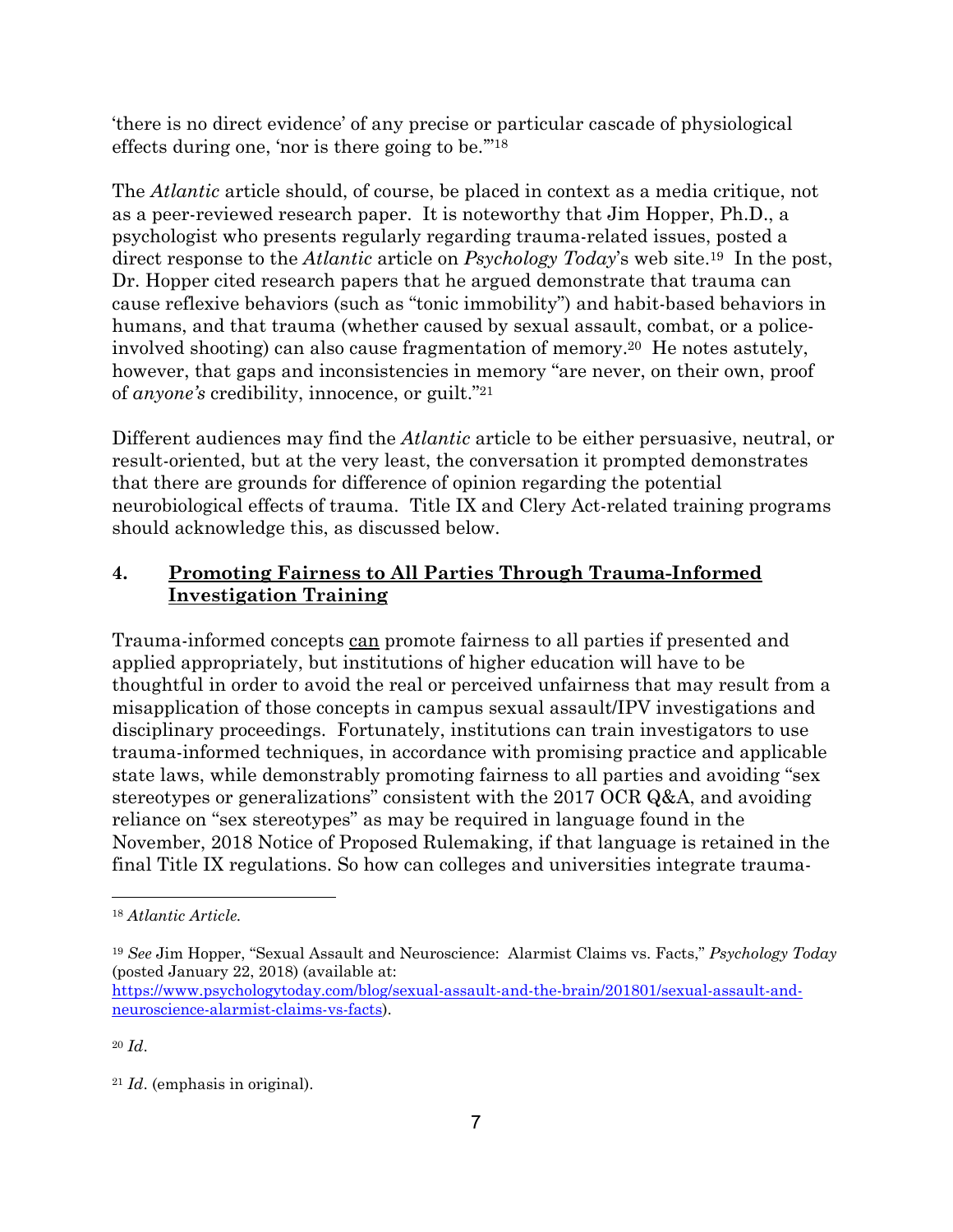informed approaches into investigation and adjudication training in a way that promotes fairness? Some recommendations follow.

## **A. Emphasize how institutions should—and should not—apply information about the potential effects of trauma**

First, colleges and universities should be precise about exactly how information about the potential effects of trauma should—and should not—be applied. While there are differences of opinion among scientists regarding the ways in which trauma may affect memory, colleges and universities should recognize that campus investigators and adjudicators do not need to determine scientifically whether a witness was traumatized or by what, or precisely what effects trauma may or may not have in a particular case. Rather, they need to understand the potential effects of trauma so that they can check their personal biases and avoid the uncritical assumption that individuals who report sexual assault are necessarily "lying" if they cannot remember every detail of the incident in a chronological manner. If investigators and adjudicators understand that non-linear or partial recall may be related to potential trauma, they can avoid biased, snap judgments, move forward objectively, and gather information about what the reporting party is able to recall. However, if an investigation yields evidence of behaviors that may be related to trauma, that should not be understood as establishing that institutional policy was necessarily violated, nor should the presence of such issues cause fact-finders to accept everything a complainant is able to recall as absolutely "true," or to fail to seek clarification of inconsistencies.

Through this approach, fact-finders should not substitute scientific theories for evidence, and they must not abdicate their fact-finding responsibility, when determining whether a policy violation occurred in a particular case. If information about the potential effects of trauma is applied only to this limited extent, decisions will ultimately be based on an objective assessment of the facts of each case, rather than presumptions derived from familiarity, or lack of familiarity, with scientific theories.

## **B. Emphasize the neutral role played by college and university investigators and adjudicators**

Some trauma-informed training draws from interview techniques and approaches used in the criminal justice system. While that is not necessarily inappropriate, training for college and university investigators and adjudicators should emphasize that police officers and prosecutors work to establish probable cause and advocate for criminal convictions, but they do not determine as ultimate fact-finders whether the law was violated. By contrast, campus fact-finders and decision-makers must maintain complete neutrality at all times in evaluating reported violations of institutional policies. Colleges and universities are not responsible for correcting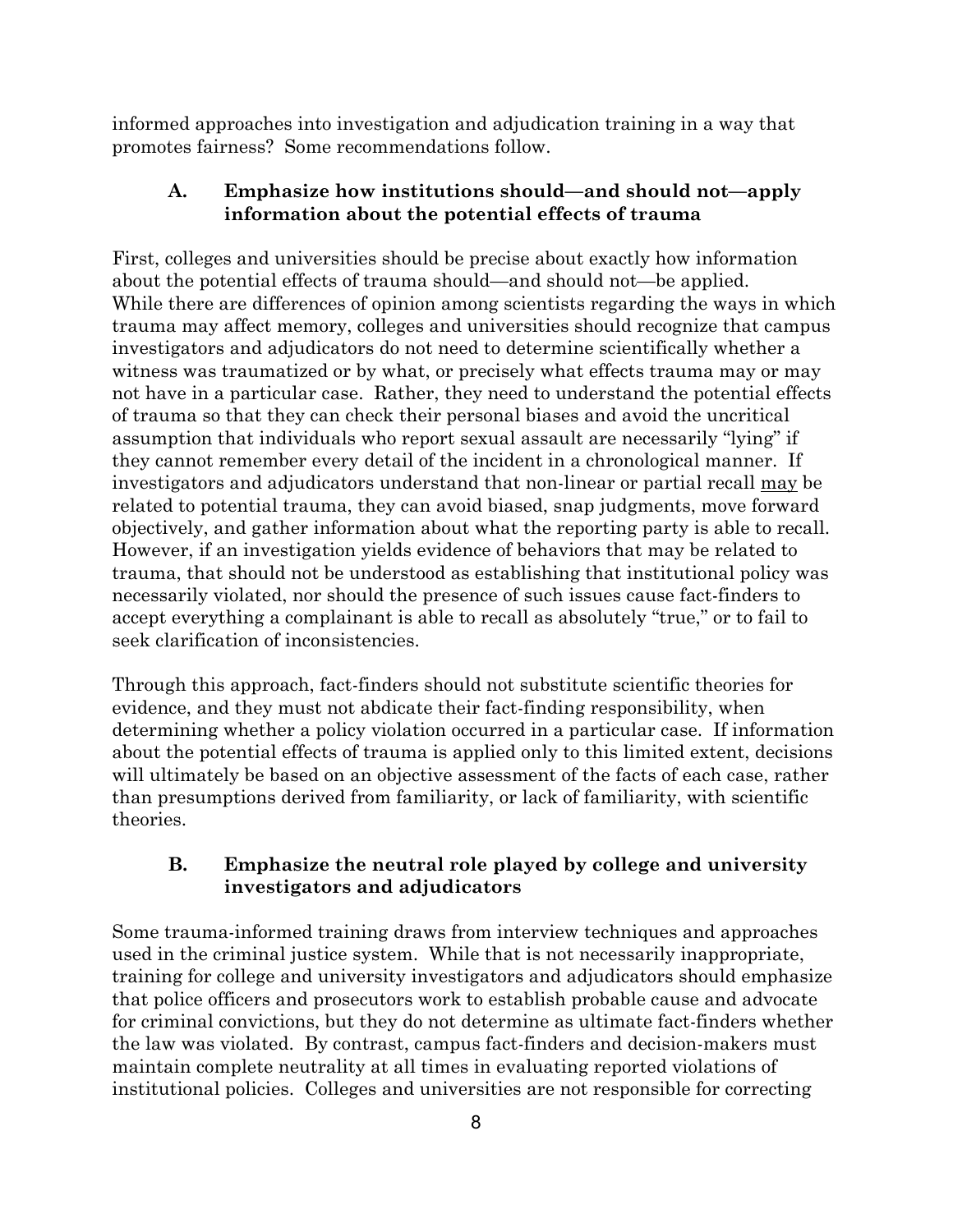any actual or perceived historical failings in the criminal justice system's response to sexual assault, and if campus training program participants learn how traumainformed principles have been applied by law enforcement to correct those failings, without also learning how such principles need to be adapted to the distinct context of campus disciplinary proceedings, then unfairness to respondents, real or perceived, could result.

For example, it should be emphasized in training that while it would not be appropriate for a neutral fact-finder to be actively "supportive" of either a complainant or a respondent in a campus disciplinary proceeding (that role can be played by counselors and advocates, on or off campus), fact-finders can learn from the trauma-informed approach yet maintain impartiality by treating all parties and witnesses in a professional, respectful, non-judgmental manner. If any materials or information drawn from the criminal justice context are used in campus training, they should be vetted to determine if they employ "victim", "survivor" and "suspect" terms that are often used in that context. If they do, the campus training materials should explicitly make a point about the importance of language, note the differences between the criminal justice and higher education contexts, and emphasize that more neutral "complainant and respondent" or "reporting and responding party" terms should be used in the higher education context. Finally, colleges and universities should be very cautious about adopting as institutional policy the branding or curricula of trauma-informed programs developed for police officers given, again, the distinctly different objectives of law enforcement, on the one hand, and campus sexual misconduct investigators and adjudicators, on the other.22

#### **C. Emphasize how to apply a trauma-informed interview approach in an even-handed, fair manner**

Probably the single most important practical reason why investigators need to learn about the potential effects of trauma is so they can understand the basis for employing trauma-informed interview approaches that encourage witnesses to share what they are able to recall about their experience, including any available sensory impressions, without demanding that they recall every aspect in a chronological manner. These techniques can result in the creation of a fuller portrait of what occurred, while avoiding the frustration and withdrawal from the process that might occur if the complainant is initially asked to provide a seamless, richly detailed, chronological narrative. Approaching interviews in this manner initially would not prejudice respondents in any way, so long as investigators and

 $\overline{a}$ 

<sup>22</sup> *See*, *e.g*., Armstrong, K. and Miller, T.C., "When Sexual Assault Victims Are Charged With Lying," *New York Times Sunday Review* (Nov. 24, 2017) (noting the utilization of and controversy surrounding the "Start By Believing" campaign in the law enforcement context, which could be viewed as potentially biased if adopted as college or university policy).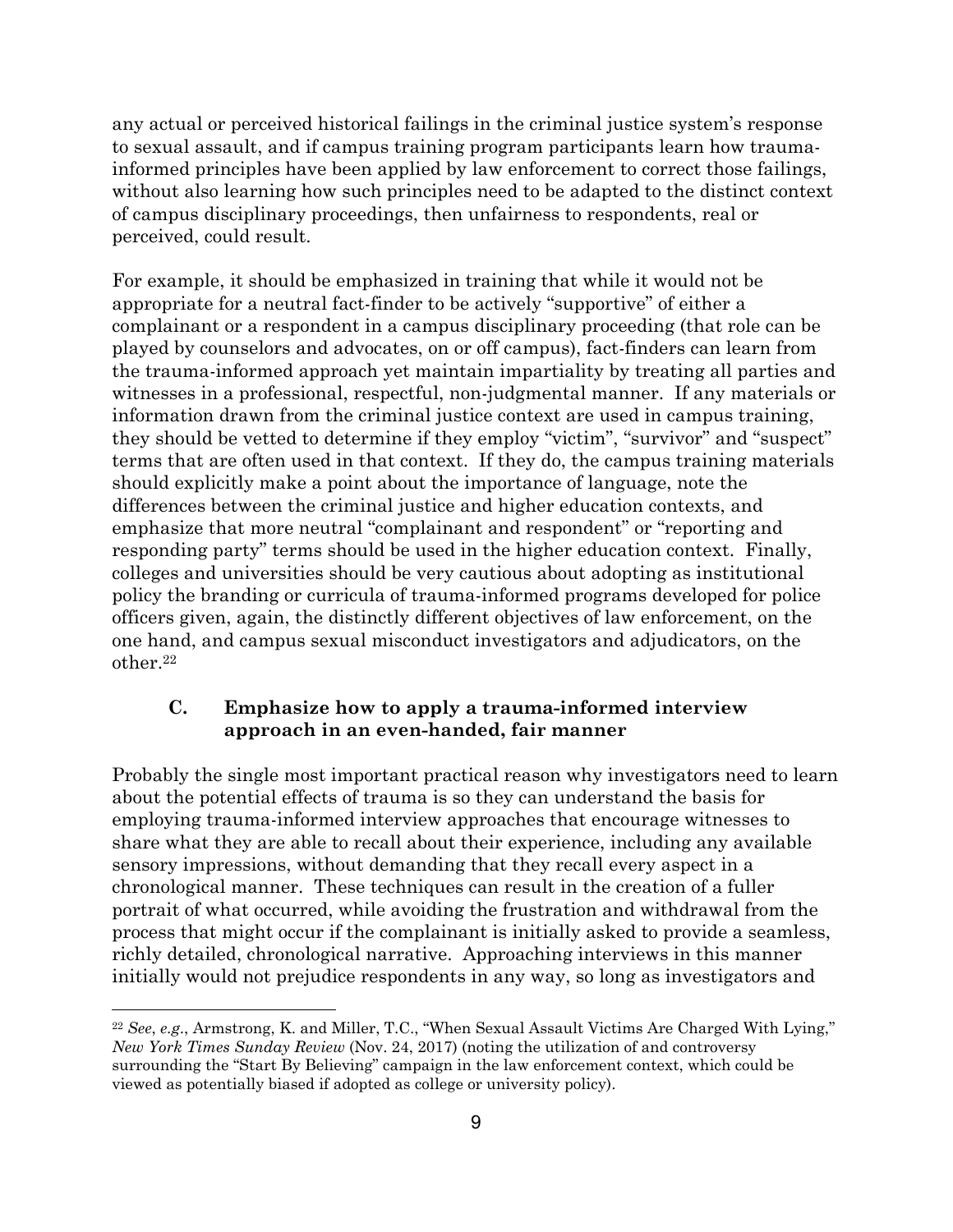adjudicators also follow up as necessary and seek appropriate clarification, as discussed below.

Further, training programs should emphasize that it is both equitable and appropriate to use the same basic initial interview approach with complainants and respondents. While trauma-informed interview approaches were developed primarily to gather a more robust evidentiary portrait of how individuals experienced a potentially traumatic event, respondents (who are likely experiencing significant stress during an interview, if not the effects of trauma) can also be given the same opportunity to describe what they are able to remember about the experience, to describe their thought process and sensory perceptions, and to respond to respectfully-phrased clarifying questions regarding any inconsistencies.

#### **D. Emphasize that interviewing for clarification is crucial**

Training should emphasize that investigators and adjudicators must be vigilant to seek clarification of inconsistencies and "counterintuitive" behaviors from both parties. At the outset, discussion of inconsistencies and counterintuitive behaviors should begin with a qualification that not all inconsistencies and counterintuitive behaviors are necessarily driven by trauma-related hormones, or trauma-related memory issues; indeed, some inconsistencies and counterintuitive behaviors may bear on a witness's credibility. While such behaviors may present in circumstances involving sexual assault or IPV, the existence of these behaviors neither warrants categorical dismissal of a complainant's account nor an automatic finding of a policy violation.

For example, a complainant's delay in reporting may or may not be probative of whether a policy violation occurred, but if the issue seems potentially relevant to an investigator or a respondent, a complainant can certainly be asked respectfully about their thought process with regard to reporting the incident when they chose to do so. As another example, if a complainant has engaged in apparently "normal" communications with a respondent after a reported assault, it is perfectly appropriate for an investigator, in a non-judgmental way, to ask the complainant to "help the investigator understand" the complainant's thought process in doing so. This approach can also be used to inquire about differences in how a complainant has described the incident on different occasions, or about differences between a complainant's account and the observations of other witnesses. Fact-finders can then consider the evidence of potentially inconsistent accounts or counterintuitive behavior, and the complainant's explanation of that behavior, along with all of the other evidence gathered in the investigation. The most important point to be made in training regarding these issues is that general statements about how some complainants may behave as a result of trauma or related issues should not be substituted for a fact-finder's assessment of the specific evidence in a particular case.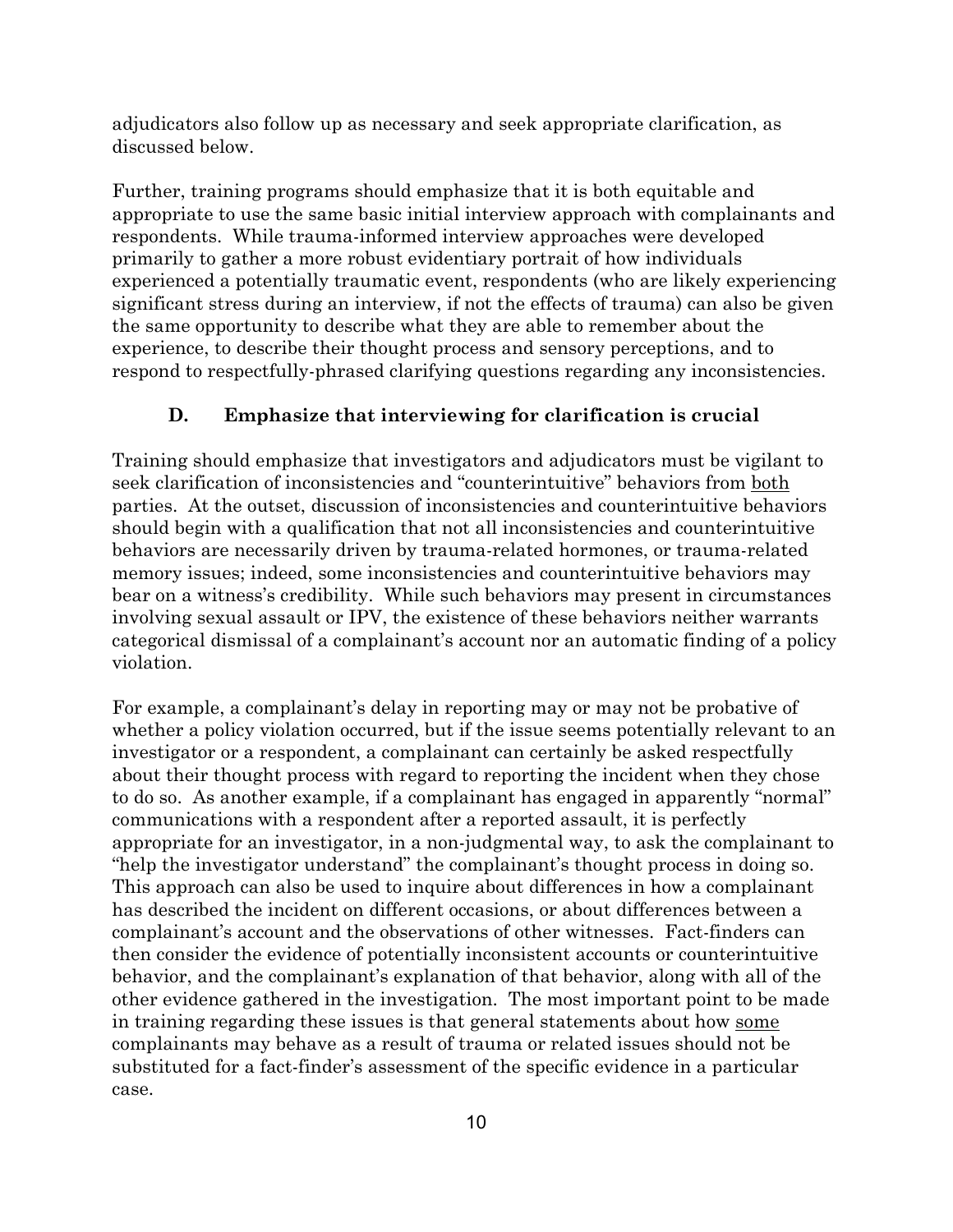#### **E. Model a gender-neutral approach in trauma-informed training**

While much of the public discourse regarding campus adjudications in this area presumes that every case involves the reported assault of a cisgender heterosexual female complainant by a cisgender heterosexual male respondent, we know from our experience in higher education that that is not an accurate presumption. Obviously, any person of any sexual orientation or gender identity can be a victim or a perpetrator of sexual assault, IPV or stalking, and anyone can be affected negatively by trauma.23 Demonstrating an institutional understanding of this fact in trauma-informed training has several benefits.

First, helping investigators and adjudicators understand how sexual violence impacts LGBTQIA individuals statistically will better prepare them for the range of cases they are likely to work on, and should help them identify and address any personal biases they have that may undermine their ability to serve impartially.24 From a more individual perspective, there are many videos available on YouTube that address the experiences of male victims of sexual assault, IPV and stalking; these can also help to better prepare training participants to handle all cases in a fair, balanced manner.

Second, using gender-neutral terminology throughout training (i.e., either using gender-neutral pronouns and/or alternating which gender-specific pronouns are used for complainants and respondents in examples and case studies) can further reinforce that anyone can be a victim or perpetrator. Doing so can also further reinforce that the institution does not view sexual assault, IPV or stalking as gender-binary issues, and endeavors to treat all parties fairly, without bias on the basis of gender.

1

<sup>23</sup> *See* Lara Stemple and Ilan H. Meyer, "The Sexual Victimization of Men in America: New Data Challenge Old Assumptions," 104 Am. J. Of Public Health, e19 (June 2014) (discussing Centers for Disease Control study which found that a significant percentage of male victims of sexual assault reported that they were assaulted by a female perpetrator). *See also* Jessica A. Turchik, Sexual Victimization Among Male College Students: Assault Severity, Sexual Functioning, and Health Risk Behaviors, *Psych. of Men & Masculinity*, Vol. 13, No. 3, 243-255 (2012) *Sexual Victimization Among Male College Students: Assault Severity, Sexual Functioning, and Health Risk Behaviors*, Psych. of Men & Masculinity, Vol. 13, No. 3, 243-255 (2012) (available at:

https://www.apa.org/pubs/journals/features/men-13-3-243.pdf) (describing survey of 299 male college students who were asked whether they had experienced at least one sexual victimization experience since age 16, a significant percentage of whom reported that the perpetrators were women).

<sup>&</sup>lt;sup>24</sup> The 2010 Findings on Victimization by Sexual Orientation, a sub-report on data gathered through the CDC's National Intimate Partner Sexual Violence Survey, (available at: https://www.cdc.gov/violenceprevention/pdf/nisvs sofindings.pdf), is, for example, an excellent

resource from a large data sample that addresses sexual violence among LGBT individuals.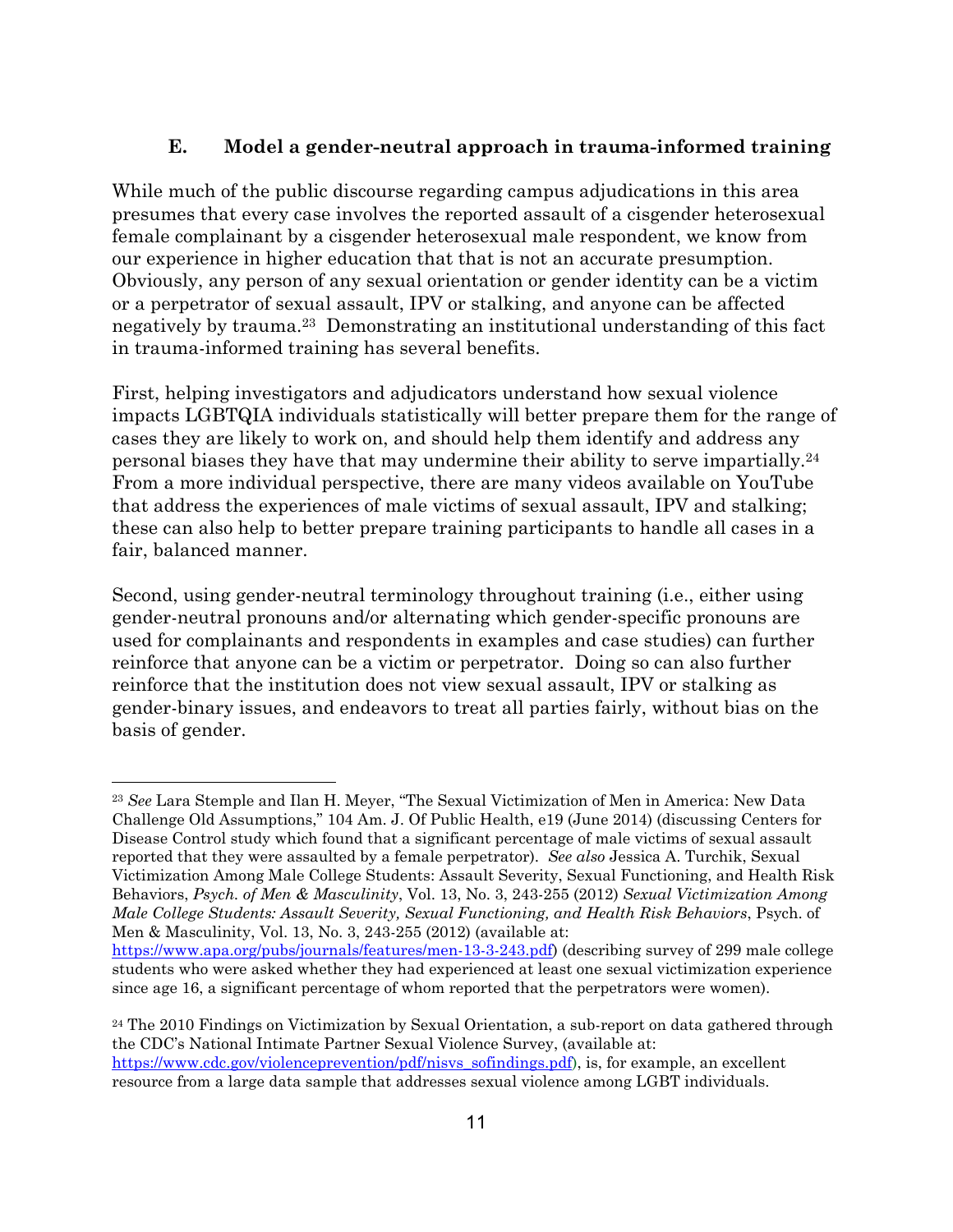Third, related to the previous point, while higher education cannot control the binary assumptions that dominate so much of the current public discourse about institutional responses to sexual assault, modeling a gender-neutral approach in training that we do control can emphasize that colleges and universities are not "anti-male" when it comes to these cases; instead, they are, of course, "anti-sexual assault," "anti-IPV", and "anti-stalking."

A rationale along these lines has been adopted in recent court decisions that rejected the claims of plaintiff-respondents who were found not responsible for sexual assault, but nonetheless filed suit against their school, claiming that the school's alleged lack of response to post-adjudication harassment by the complainant violated Title IX. In several such cases, the courts held that the alleged harassment was based on the perception that the respondent committed sexual assault, not *per se* because the respondent was male.25 That rationale also supports the point that an institution's taking a trauma-informed approach towards complainants should not in any way be seen as evidence of gender bias against males, because, again, not all complainants are female, not all respondents are male, and a trauma-informed approach facilitates the gathering of information in a balanced manner from all individuals, not just from women, who report sexual assault or IPV.26 Further reinforcing such points by modeling gender-neutrality in training can only help the larger effort to establish that institutions are opposed to sexual and other violence, but are not "opposed to" a substantial portion of their students simply because they are male.

#### **F. Emphasize the need for procedural fairness**

 $\overline{a}$ 

Trauma-informed interview and investigation approaches should be presented as one important part of a larger system, which includes robust procedural protections for both parties provided pursuant to constitutional, Title IX regulation, Clery Act, state common law, and self-imposed contractual requirements, as applicable. Investigators and adjudicators who participate in training regarding trauma and related issues should also participate in training regarding institutional procedural requirements, which should emphasize as a matter of equity and legal mandate that all of the institution's students are entitled to the level of fair process provided

<sup>25</sup> *See, e.g., Doe v. Columbia College Chicago*, 2017 WL 4804982, \*7 (N.D. Ill. Oct. 25, 2017) (dismissing Title IX claim that college was "deliberately indifferent" to harassment of male plaintiffrespondent by other students who considered him to be a "rapist"; court concluded that any harassment the plaintiff suffered was the result of personal animus because they believed the plaintiff had committed sexual assault, not because of his gender).

<sup>26</sup> *See also Doe v. Univ. of Colorado, Boulder*, 255 F.Supp.3d 1064, 1074-75 (D. Colo. 2017) (listing cases that rejected male plaintiff-respondents' Title IX claims, because those allegations "largely tend to show, if anything, pro-victim bias, which does not equate to anti-male bias").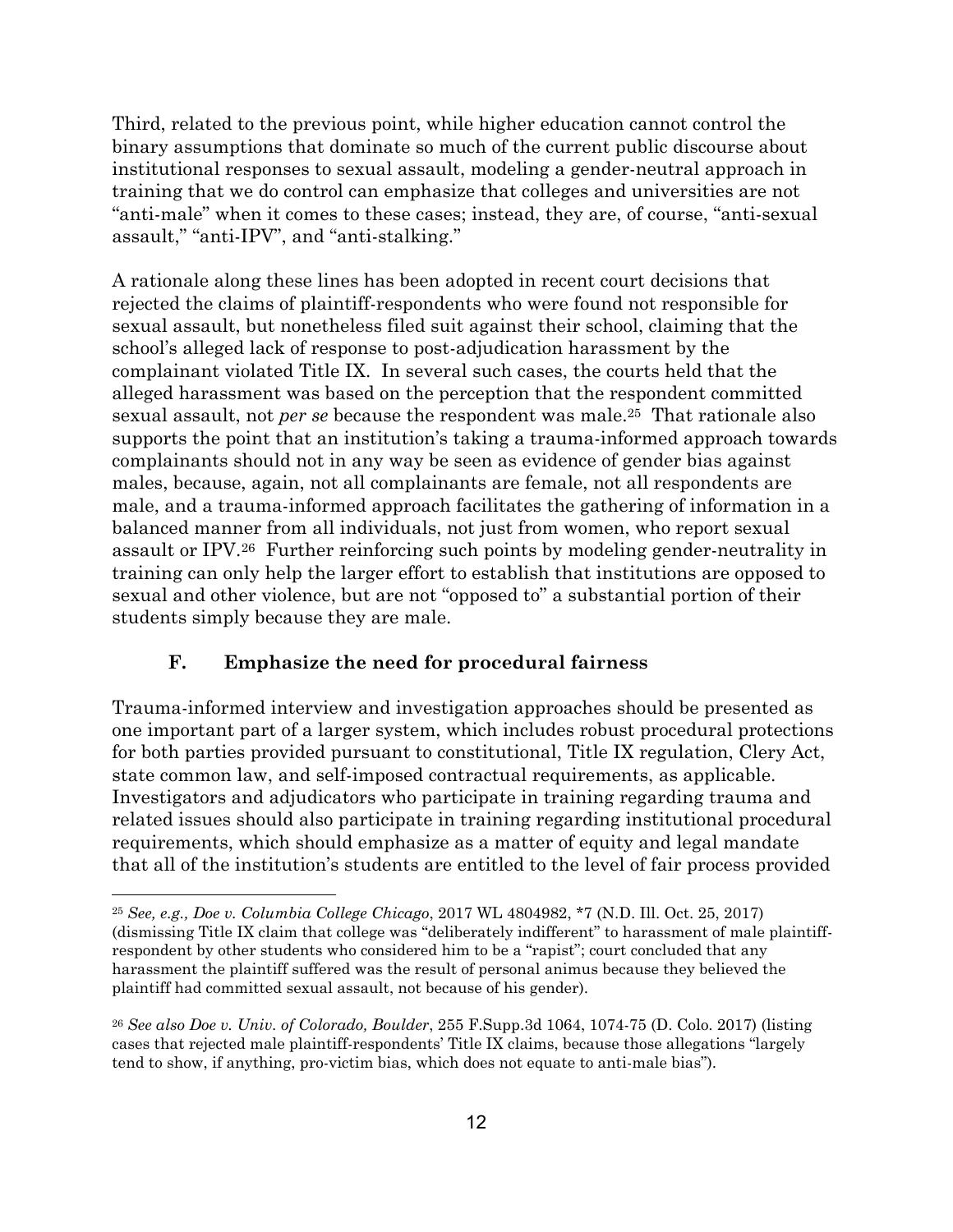for in institutional policies. Institutions should be able to demonstrate that their training programs reflect their simultaneous commitment to trauma-informed approaches and procedural fairness. Documentation regarding the substance of each training (e.g., PowerPoint slides, instruction manuals, distributed policies, etc.) should be maintained accordingly. As noted above, if finally promulgated as proposed in November, 2018, Title IX regulations would require that training materials be maintained, and that they be disclosed to the parties in sexual harassment cases.27

#### **G. If any information is provided regarding "perpetrator behavior", emphasize the difference between convicted criminal defendants or admitted perpetrators, and respondents in individual cases**

As noted above, providing information about "typical perpetrator behaviors" in campus training programs can be controversial, and carries a risk that respondents will conclude that an institution's doing so may have engendered bias against respondents in particular cases. If an institution decides that it must include such information or it has done so in the past, it would be best to emphasize that information about general characteristics of "perpetrators of sexual violence" is drawn from research based on convicted criminal defendants or admitted perpetrators of sexual assault, and that participants should never presume that statistics about or general characteristics of such individuals are necessarily representative of the behavior of a respondent in a particular case, or of the behavior of any predictable percentage of the respondents who will be involved in the institution's cases. Instead, participants should be encouraged to decide each case based on the evidence gathered, not on any inference from general statistics.

## **H. Ensure that all institutional publications convey a consistent message**

Once an institution has honed its training programs so that they promote a fair, trauma-informed approach, it should ensure that all of its publications convey a consistent message about that approach. A chain is only as strong as its weakest link, and if an outdated institutional publication or web page conveys a message that may be perceived as biased, it is fair to assume that it will be cited in opposition to a motion to dismiss a plaintiff-respondent's Title IX- or fairness-based contract or other claims. The institution may ultimately be able to demonstrate the overall fairness of its training program and publications, but it is advisable to proactively eliminate outliers that would lend any support to a claim of unfairness or bias.

1

<sup>27</sup> *Id*., proposed 34 C.F.R. § 106.45(b)(7)(i)(D).